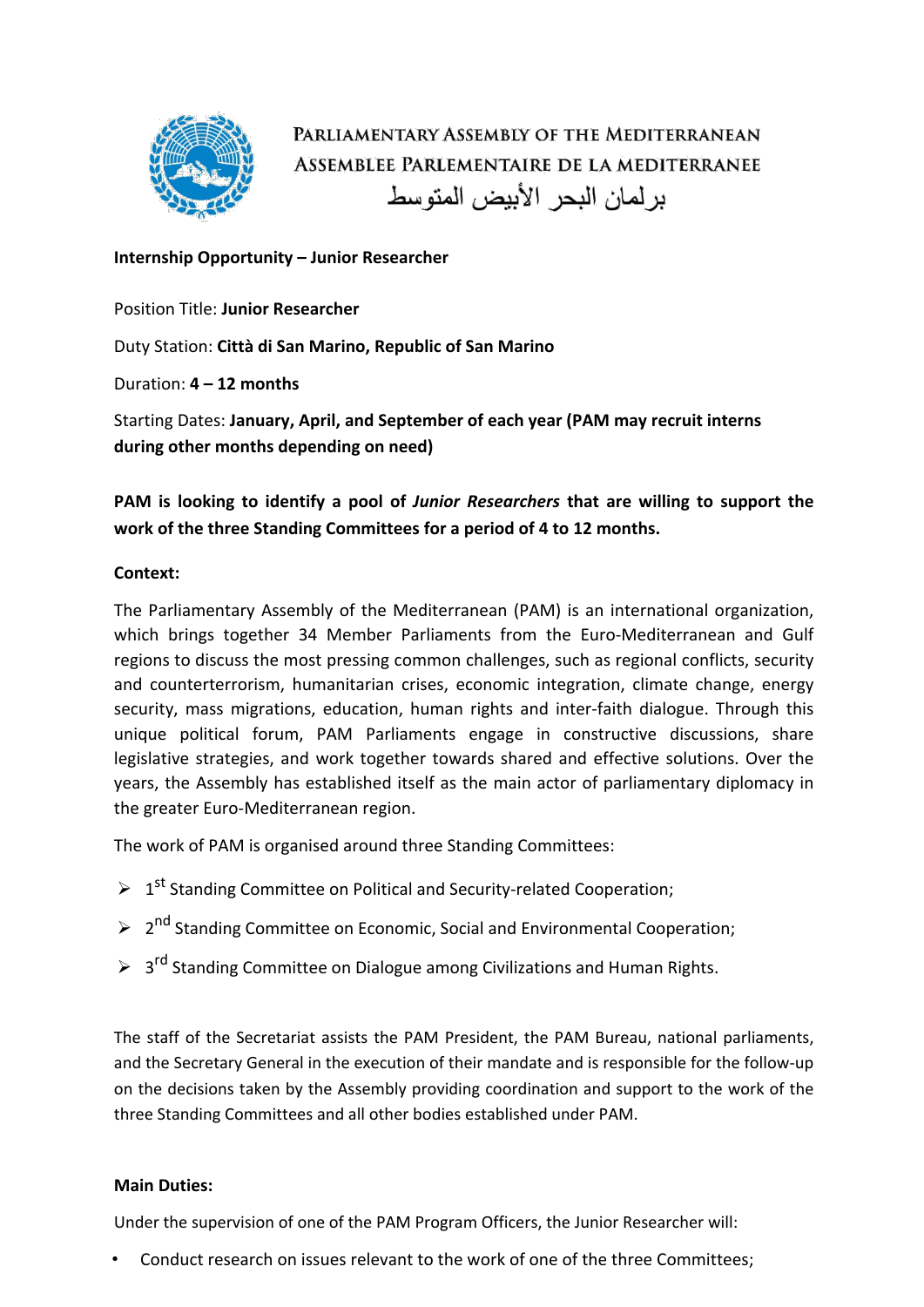- Support the Program Officer in the preparation of speeches, reports, press releases, and research projects;
- Support the Program Officer in preparing briefing notes and presentations for PAM Delegations, and for the Presidents of the 3 Standing Committees;
- Provide organizational, administrative, and logistical support to the implementation of the activities of PAM Secretariat;
- Undertake any other assignments as required.

## **Qualifications:**

- Recent graduates with a minimum of a Bachelor's degree in relevant subjects (Political Science, International Relations, International Law, Public Administration, Security Studies, Economics, Environmental Sciences, Climate studies, Social Sciences, etc.). Master's degree strongly preferred;
- Fluency in English required, fluency in French and/or Arabic strongly preferred, knowledge of other regional languages welcomed;
- Ability to manage a multitude of different tasks and prioritize the work to ensure that all deadlines are met with minimal supervision.

## **Competencies:**

- Ability to monitor and analyze political, security, economic, environmental, and social developments in the region;
- Ability to think critically, complete tasks under deadlines, solve problems quickly and effectively, and anticipate potential problems before they occur;
- Ability to adjust language, tone, style, and format to different types of audience;
- Impeccable attention to detail, active listening, and effective teamwork.

## **Special Notice**:

- 1. Applicants can express a preference regarding one of the three Standing Committees. The preference will be taken into consideration, but applicants must be willing and prepared to be assigned to one of the above-mentioned Committees according to the needs of the Assembly;
- 2. Kindly note that the internship is unpaid and on a full-time basis. Researchers work five days per week under the supervision of a staff member. Candidates of certain nationalities must obtain a visa authorizing their stay in San Marino before they depart to begin their internship. While this is the overall responsibility of the selected candidate, PAM Secretariat will provide information and supporting documents as needed;
- 3. In the context of the COVID-19 pandemic, applicants must be willing and prepared to undertake the internship remotely for a part or the entirety of the internship, depending on the epidemiological situation*;*
- 4. Researchers must keep confidential any information obtained during the course of the internship and not publish any unauthorized report or paper based on such information.